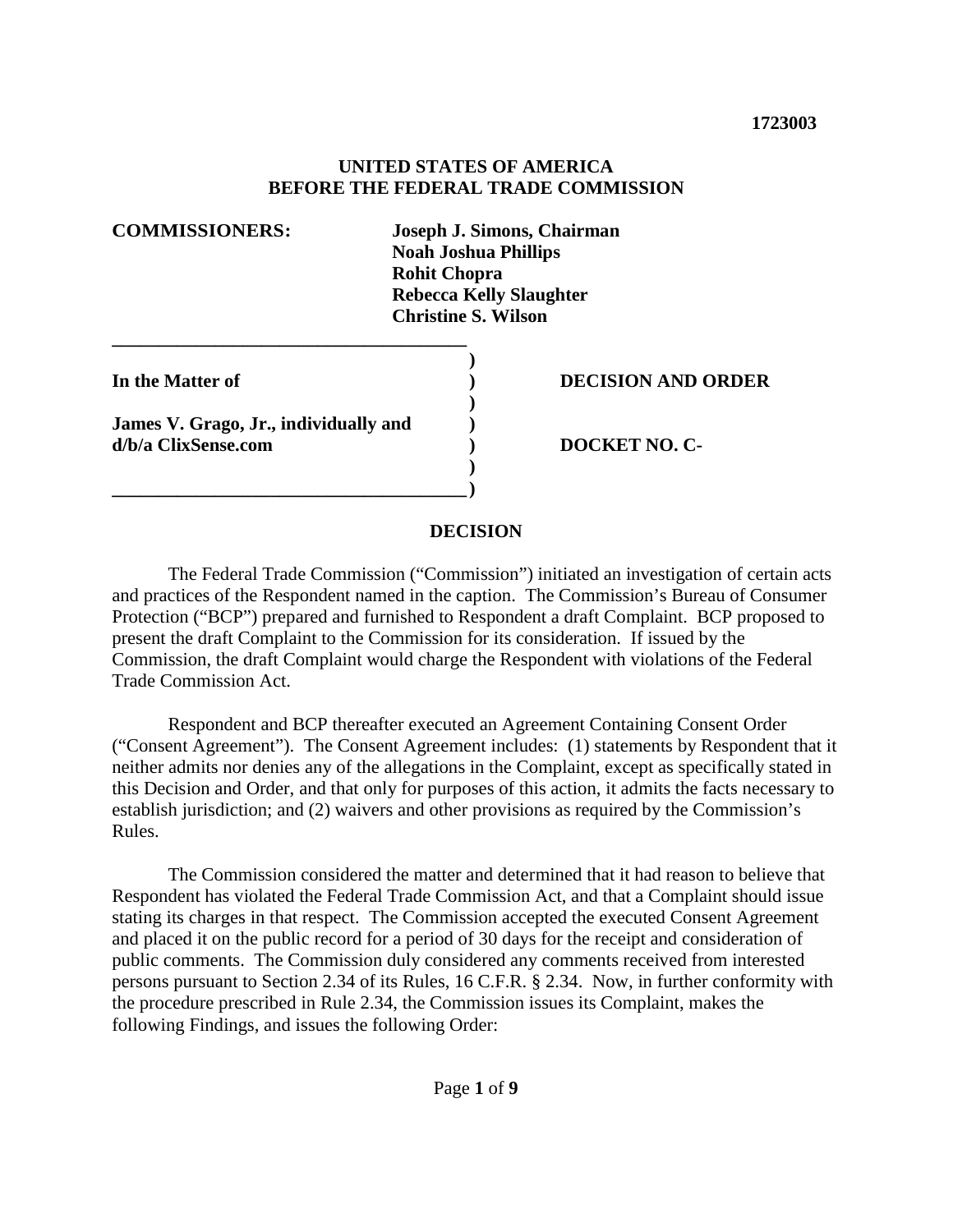#### **Findings**

- 1. Respondent is James V. Grago, Jr., individually and doing business as ClixSense.com, which is a sole proprietorship with its principal office or place of business in Hampstead, North Carolina.
- 2. The Commission has jurisdiction over the subject matter of this proceeding and over Respondent, and the proceeding is in the public interest.

# **ORDER**

# **Definitions**

For purposes of this Order, the following definitions apply:

- 1. "Covered Incident" means any instance in which any United States federal, state, or local law or regulation requires Respondent to notify any U.S. federal, state, or local government entity that information collected or received, directly or indirectly, by Respondent from or about an individual consumer was, or is reasonably believed to have been, accessed or acquired without authorization.
- 2. "Personal Information" means individually identifiable information from or about an individual consumer, including: (a) a first and last name; (b) a home or other physical address; (c) an email address or other online contact information, such as an instant messaging user identifier or a screen name; (d) a telephone number; (e) a Social Security number; (f) a driver's license or other government-issued identification number; (g) a financial institution account number; (h) a credit or debit card number; (i) a photograph; (j) an authentication credential such as a login ID or password; and (k) an answer to a security question.
- 3. "Respondent" means James V. Grago, Jr., individually and doing business as ClixSense.com, a sole proprietorship, and its successors and assigns.

# **Provisions**

#### **I. Prohibition Against Misrepresentations About Privacy or Security of Personal Information**

**IT IS ORDERED** that Respondent, Respondent's officers, agents, employees, and attorneys, and all other persons in active concert or participation with any of them, who receive actual notice of this Order, whether acting directly or indirectly, in connection with any product or service must not misrepresent in any manner, expressly or by implication, the extent to which Respondent maintains and protects the privacy, security, confidentiality, or integrity of Personal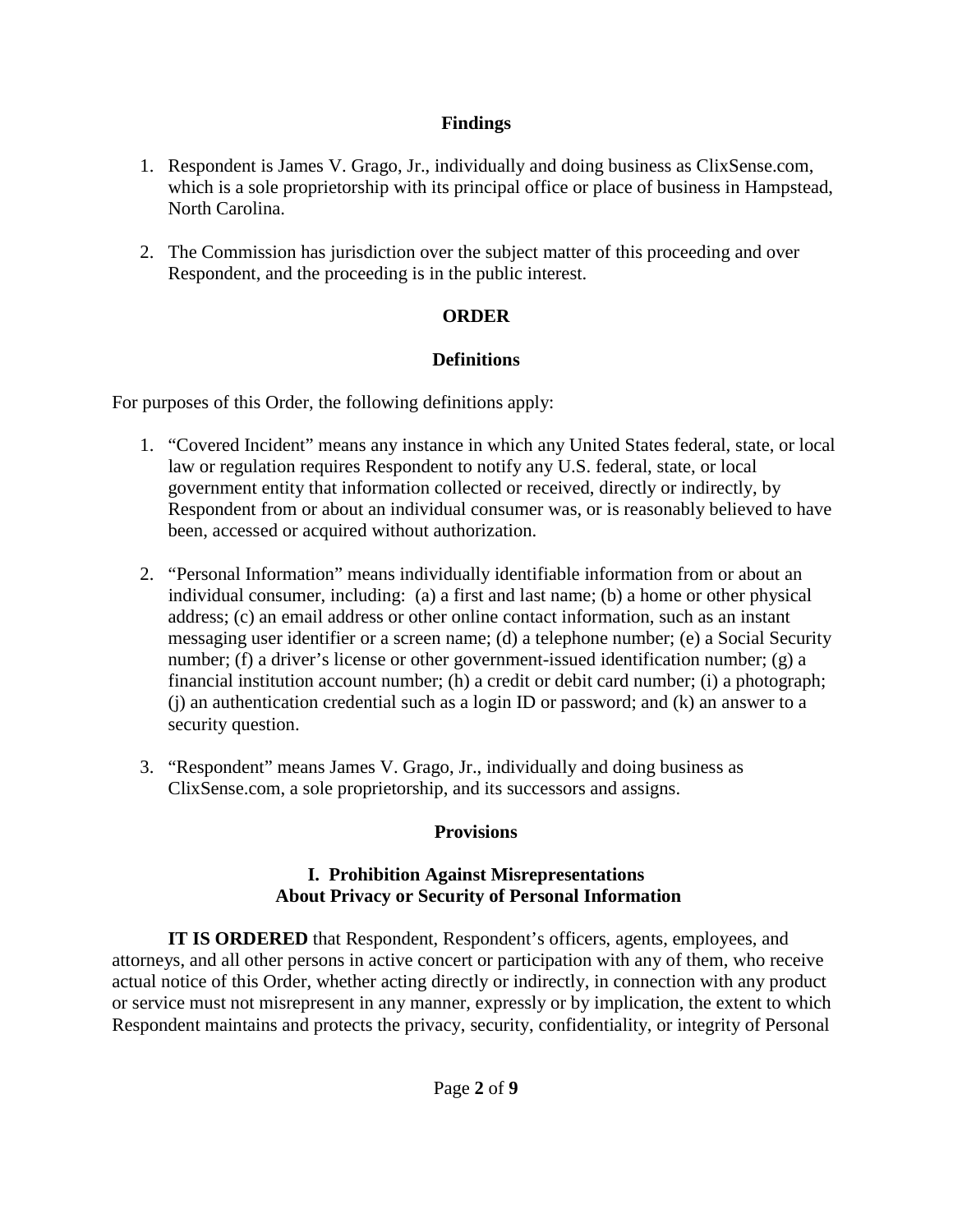Information, including the extent to which Respondent utilizes (1) encryption techniques; and (2) security techniques.

# **II. Mandated Information Security Program**

**IT IS FURTHER ORDERED** that Respondent, for any business that Respondent controls directly or indirectly, shall not transfer, sell, share, collect, maintain, or store Personal Information unless it establishes and implements, and thereafter maintains, a comprehensive information security program ("Information Security Program") that is designed to protect the security, confidentiality, and integrity of such Personal Information. To satisfy this requirement, Respondent must, at a minimum:

- A. Document in writing the content, implementation, and maintenance of the Information Security Program;
- B. Designate a qualified employee or employees to coordinate and be responsible for the Information Security Program;
- C. Assess and document, at least once every twelve months and promptly following a Covered Incident, internal and external risks to the security, confidentiality, or integrity of Personal Information that could result in the unauthorized disclosure, misuse, loss, alteration, destruction, or other compromise of such information;
- D. Design, implement, and document safeguards that address the internal and external risks Respondent identifies to the security, confidentiality, or integrity of Personal Information identified in response to sub-Provision II.C. Each safeguard shall take into account the sensitivity of Personal Information at issue;
- E. Assess, at least once every twelve months and promptly following a Covered Incident, the sufficiency of any safeguards in place to address the risks to the security, confidentiality, or integrity of Personal Information. Each such assessment must evaluate safeguards in each area of relevant operation, including: (1) employee training and management; (2) information systems, such as network and software design, information processing, storage, transmission, and disposal; and (3) prevention, detection, and response to attacks, intrusions, or other systems failures;
- F. Test and monitor the effectiveness of the safeguards at least once every twelve months and promptly following a Covered Incident, and modify the Information Security Program based on the results;
- G. Select and retain service providers capable of safeguarding Personal Information they receive from Respondent, and contractually require service providers to implement and maintain safeguards for Personal Information; and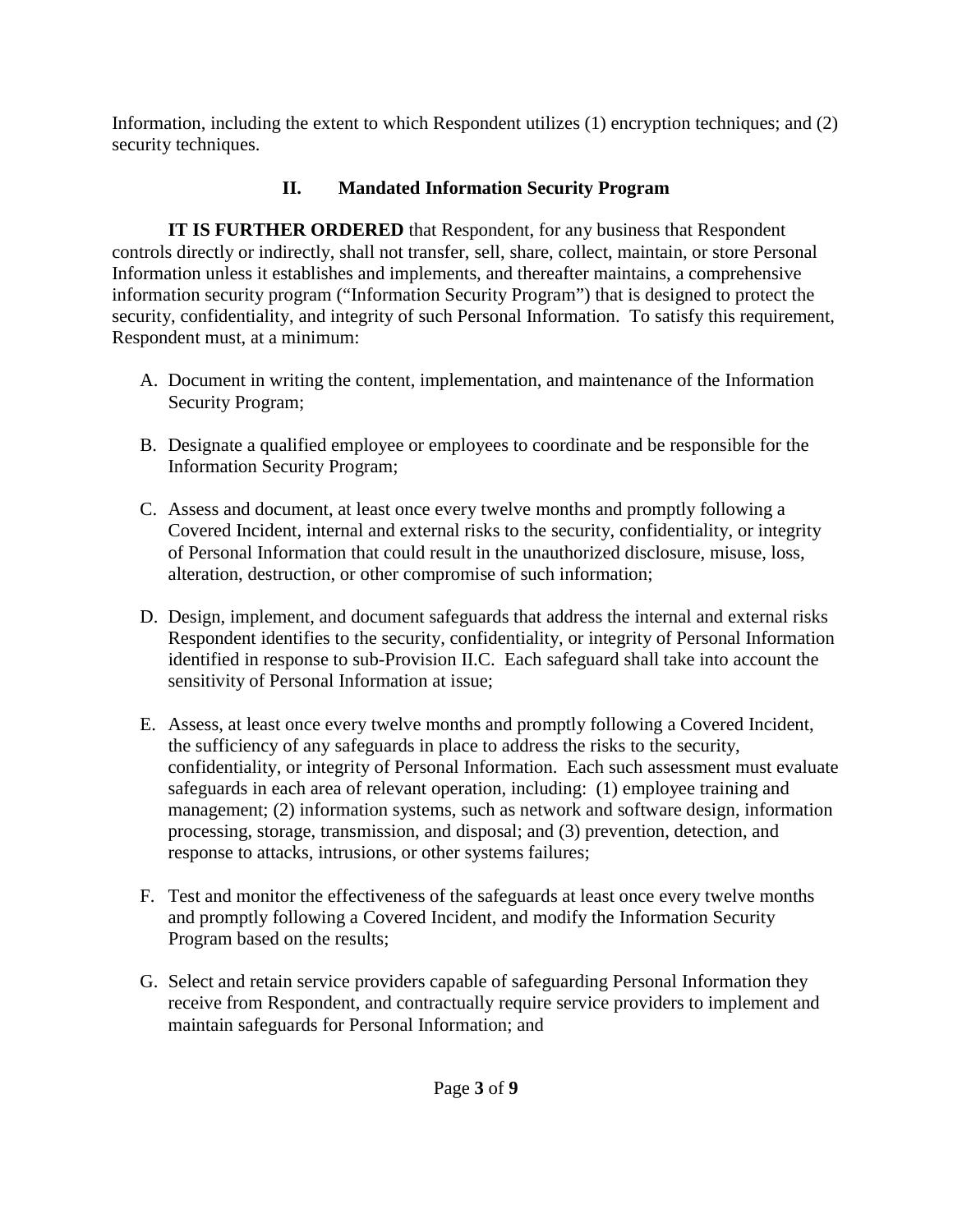H. Evaluate and adjust the Information Security Program in light of any changes to Respondent's operations or business arrangements, a Covered Incident, or any other circumstances that Respondent knows or has reason to know may have an impact on the effectiveness of the Information Security Program. At a minimum, Respondent must evaluate the Information Security Program at least once every twelve months.

# **III. Data Security Assessments by a Third Party**

**IT IS FURTHER ORDERED** that, in connection with compliance with Provision II of this Order titled Mandated Information Security Program, for any business that Respondent controls, directly or indirectly, that collects Personal Information online, Respondent must obtain initial and biennial assessments ("Assessments"):

- A. The Assessments must be obtained from a qualified, objective, independent third-party professional ("Assessor"), who uses procedures and standards generally accepted in the profession. The Assessor preparing such Assessments must be: an individual qualified as a Certified Information System Security Professional (CISSP) or as a Certified Information Systems Auditor (CISA); an individual holding Global Information Assurance Certification (GIAC) from the SANS Institute; or a qualified individual or entity approved by the Associate Director for Enforcement, Bureau of Consumer Protection, Federal Trade Commission.
- B. The reporting period for the Assessments must cover: (1) the first 180 days after the issuance date of the Order for the initial Assessment; and (2) each 2-year period thereafter for twenty (20) years after issuance of the Order for the biennial Assessments.
- C. Each Assessment must: (1) determine whether Respondent has implemented and maintained Provision II of this Order titled Mandated Information Security Program; (2) assess the effectiveness of Respondent's implementation and maintenance of sub-Provisions II.A-H; and (3) identify any gaps or weaknesses in the Information Security Program.
- D. Each Assessment must be completed within sixty (60) days after the end of the reporting period to which the Assessment applies. Unless otherwise directed by a Commission representative in writing, Respondent must submit the initial Assessment to the Commission within ten (10) days after the Assessment has been completed via email to DEbrief@ftc.gov or by overnight courier (not the U.S. Postal Service) to Associate Director for Enforcement, Bureau of Consumer Protection, Federal Trade Commission, 600 Pennsylvania Avenue NW, Washington, DC 20580. The subject line must begin, "In re James V. Grago, Jr., d/b/a ClixSense.com, FTC File No.1723003." All subsequent biennial Assessments shall be retained by Respondent until the order is terminated and provided to the Associate Director for Enforcement within ten (10) days of request.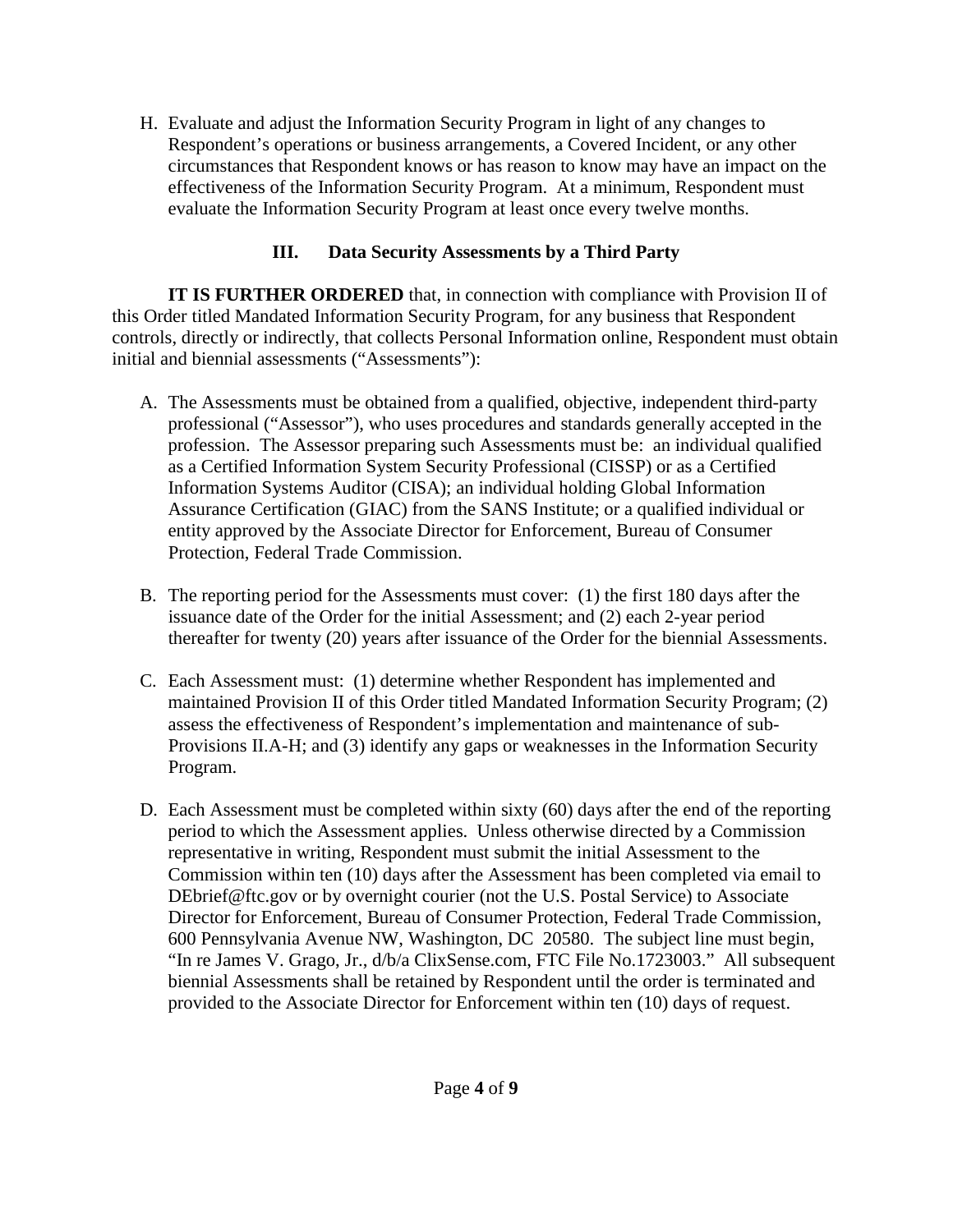#### **IV. Prohibition Against Misrepresentations to the Assessor**

**IT IS FURTHER ORDERED** that Respondent, whether acting directly or indirectly, in connection with any Assessment required by Provision III of this Order titled Data Security Assessments by a Third Party, must not misrepresent in any manner, expressly or by implication, any fact material to the Assessor's: (1) determination of whether Respondent has implemented and maintained Provision II of this Order titled Mandated Information Security Program; (2) assessment of the effectiveness of the implementation and maintenance of sub-Provisions II.A-H; or (3) identification of any gaps or weaknesses in the Information Security Program.

### **V. Annual Certification**

**IT IS FURTHER ORDERED** that, in connection with compliance with Provision II of this Order titled Mandated Information Security Program, Respondent shall:

- A. One year after the issuance date of this Order, and each year thereafter, provide the Commission with a certification from a senior corporate manager, or, if no such senior corporate manager exists, a senior officer of Respondent responsible for Respondent's Information Security Program that: (1) Respondent has established, implemented, and maintained the requirements of this Order; (2) Respondent is not aware of any material noncompliance that has not been (a) corrected or (b) disclosed to the Commission; and (3) includes a brief description of any Covered Incident. The certification must be based on the personal knowledge of the senior corporate manager, senior officer, or subject matter experts upon whom the senior corporate manager or senior officer reasonably relies in making the certification.
- B. Unless otherwise directed by a Commission representative in writing, submit all annual certifications to the Commission pursuant to this Order via email to DEbrief@ftc.gov or by overnight courier (not the U.S. Postal Service) to Associate Director for Enforcement, Bureau of Consumer Protection, Federal Trade Commission, 600 Pennsylvania Avenue NW, Washington, DC 20580. The subject line must begin, "In re James V. Grago, Jr., d/b/a ClixSense.com, FTC File No.1723003."

# **VI. Acknowledgments of the Order**

**IT IS FURTHER ORDERED** that Respondent obtain acknowledgments of receipt of this Order:

- A. Respondent, within ten (10) days after the effective date of this Order, must submit to the Commission an acknowledgment of receipt of this Order.
- B. For twenty (20) years after the issuance date of this Order, Respondent must deliver a copy of this Order to: (1) all principals, officers, directors, and LLC managers and members; (2) all employees, agents, and representatives with responsibilities related to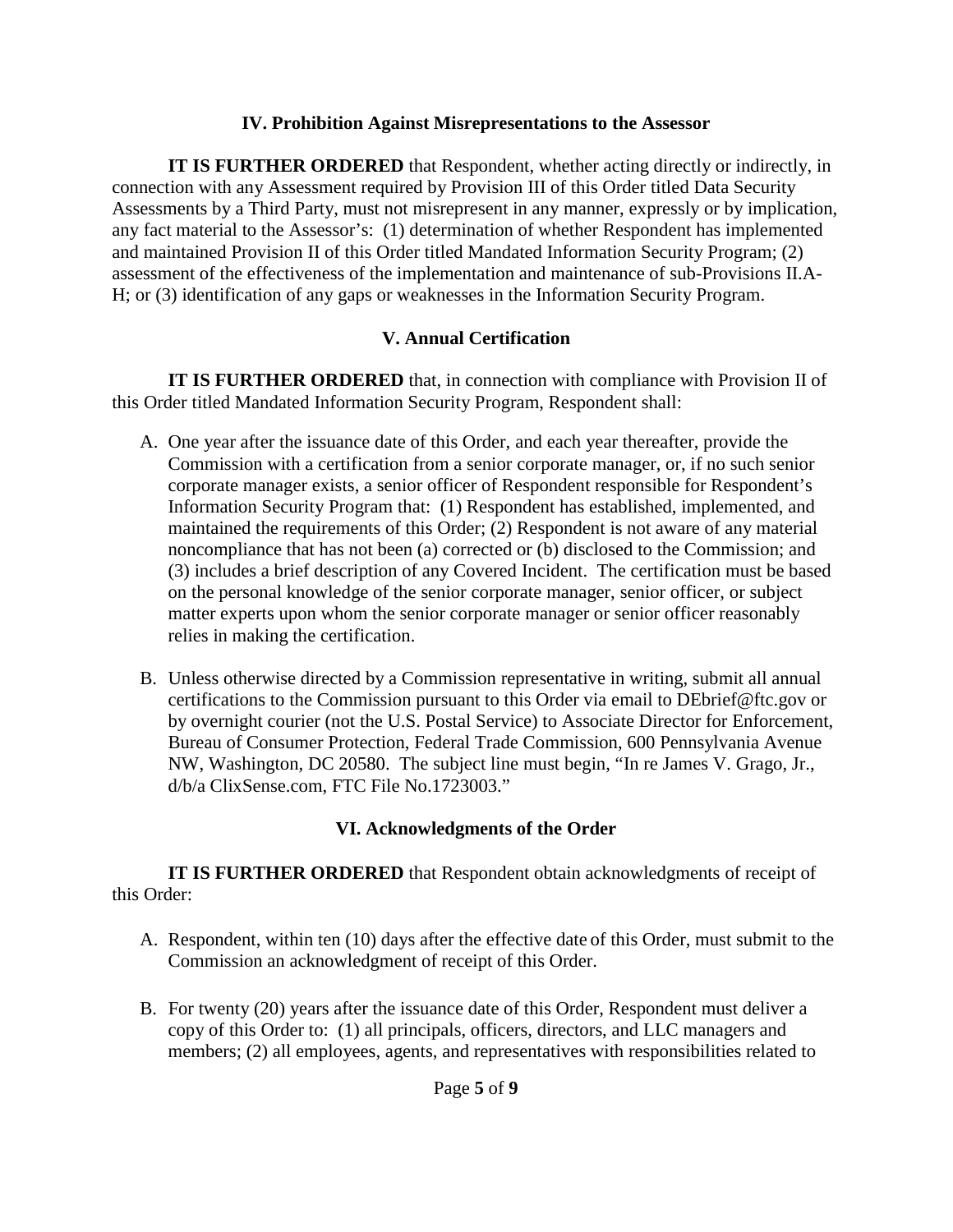the subject matter of the Order; and (3) any business entity resulting from any change in structure as set forth in Provision VII of this Order titled Compliance Reports and Notices. Delivery must occur within ten (10) days after the effective date of this Order for current personnel. For all others, delivery must occur before they assume their responsibilities.

C. From each individual or entity to which Respondent delivered a copy of this Order, Respondent must obtain, within thirty (30) days, a signed and dated acknowledgment of receipt of this Order.

# **VII. Compliance Reports and Notices**

**IT IS FURTHER ORDERED** that Respondent make timely submissions to the Commission:

- A. One year after the issuance date of this Order, Respondent must submit a compliance report, sworn under penalty of perjury, in which:
	- 1. Respondent must: (a) identify the primary physical, postal, and email address and telephone number, as designated points of contact, which representatives of the Commission, may use to communicate with Respondent; (b) identify all of Respondent's businesses by all of their names, telephone numbers, and physical, postal, email, and Internet addresses; (c) describe the activities of each business, including the goods and services offered, the means of advertising, marketing, and sales; (d) describe in detail whether and how Respondent is in compliance with each Provision of this Order, including a discussion of all of the changes Respondent made to comply with the Order; and (e) provide a copy of each Acknowledgment of the Order obtained pursuant to this Order, unless previously submitted to the Commission.
	- 2. Additionally, Respondent must: (a) identify all his telephone numbers and all his physical, postal, email and Internet addresses, including all residences; (b) identify all his business activities, including any business for which Respondent performs services whether as an employee or otherwise and any entity in which Respondent, individually, has any ownership interest; and (c) describe in detail Respondent's involvement in each such business activity, including title, role, responsibilities, participation, authority, control, and any ownership.
- B. Respondent must submit a compliance notice, sworn under penalty of perjury, within fourteen (14) days of any change in the following:
	- 1. Respondent must submit notice of any change in: (a) any designated point of contact; or (b) the structure of any entity that Respondent has any ownership interest in or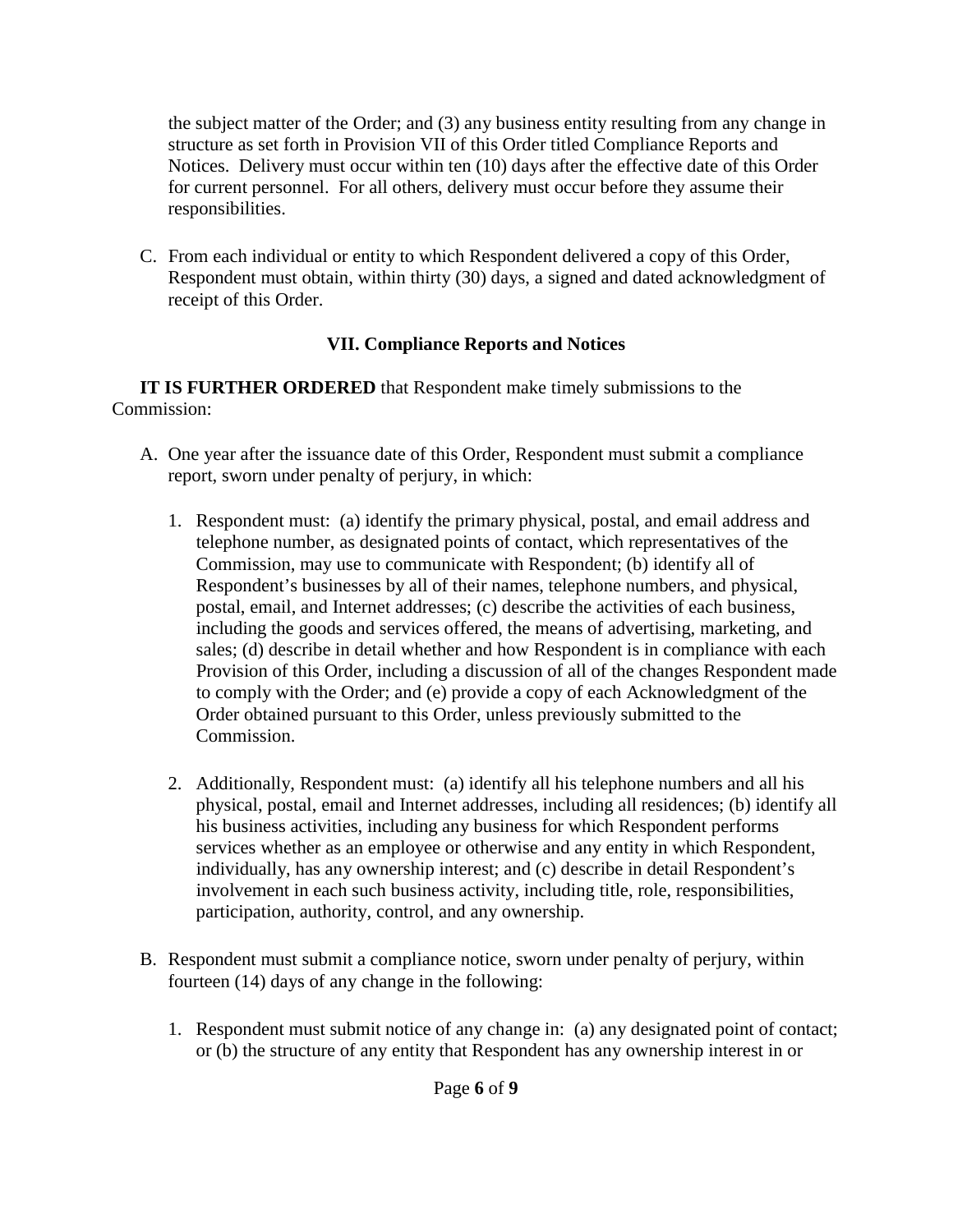controls directly or indirectly that may affect compliance obligations arising under this Order, including: creation, merger, sale, or dissolution of the entity or any subsidiary, parent, or affiliate that engages in any acts or practices subject to this Order.

- 2. Additionally, Respondent must submit notice of any change in: (a) name, including alias or fictitious name, or residence address; or (b) title or role in any business activity, including (i) any business for which Respondent performs services whether as an employee or otherwise and (ii) any entity in which Respondent has any ownership interest and over which Respondent has direct or indirect control. For each such business activity, also identify its name, physical address, and any Internet address.
- C. Respondent must submit notice of the filing of any bankruptcy petition, insolvency proceeding, or similar proceeding by or against Respondent within fourteen (14) days of its filing.
- D. Any submission to the Commission required by this Order to be sworn under penalty of perjury must be true and accurate and comply with 28 U.S.C. § 1746, such as by concluding: "I declare under penalty of perjury under the laws of the United States of America that the foregoing is true and correct. Executed on: \_\_\_\_\_" and supplying the date, signatory's full name, title (if applicable), and signature.
- E. Unless otherwise directed by a Commission representative in writing, all submissions to the Commission pursuant to this Order must be emailed to DEbrief@ftc.gov or sent by overnight courier (not the U.S. Postal Service) to Associate Director for Enforcement, Bureau of Consumer Protection, Federal Trade Commission, 600 Pennsylvania Avenue NW, Washington, DC 20580. The subject line must begin, "In re James V. Grago, Jr., d/b/a ClixSense.com, FTC File No.1723003."

#### **VIII. Recordkeeping**

**IT IS FURTHER ORDERED** that Respondent must create certain records for twenty (20) years after the issuance date of the Order, and retain each such record for five (5) years. Specifically, Respondent must create and retain the following records:

- A. Accounting records showing the revenues from all goods or services sold;
- B. Personnel records showing, for each person providing services, whether as an employee or otherwise, that person's: name; addresses; telephone numbers; job title or position; dates of service; and (if applicable) the reason for termination;
- C. Copies or records of all consumer complaints concerning the subject matter of the Order, whether received directly or indirectly, such as through a third party, and any response;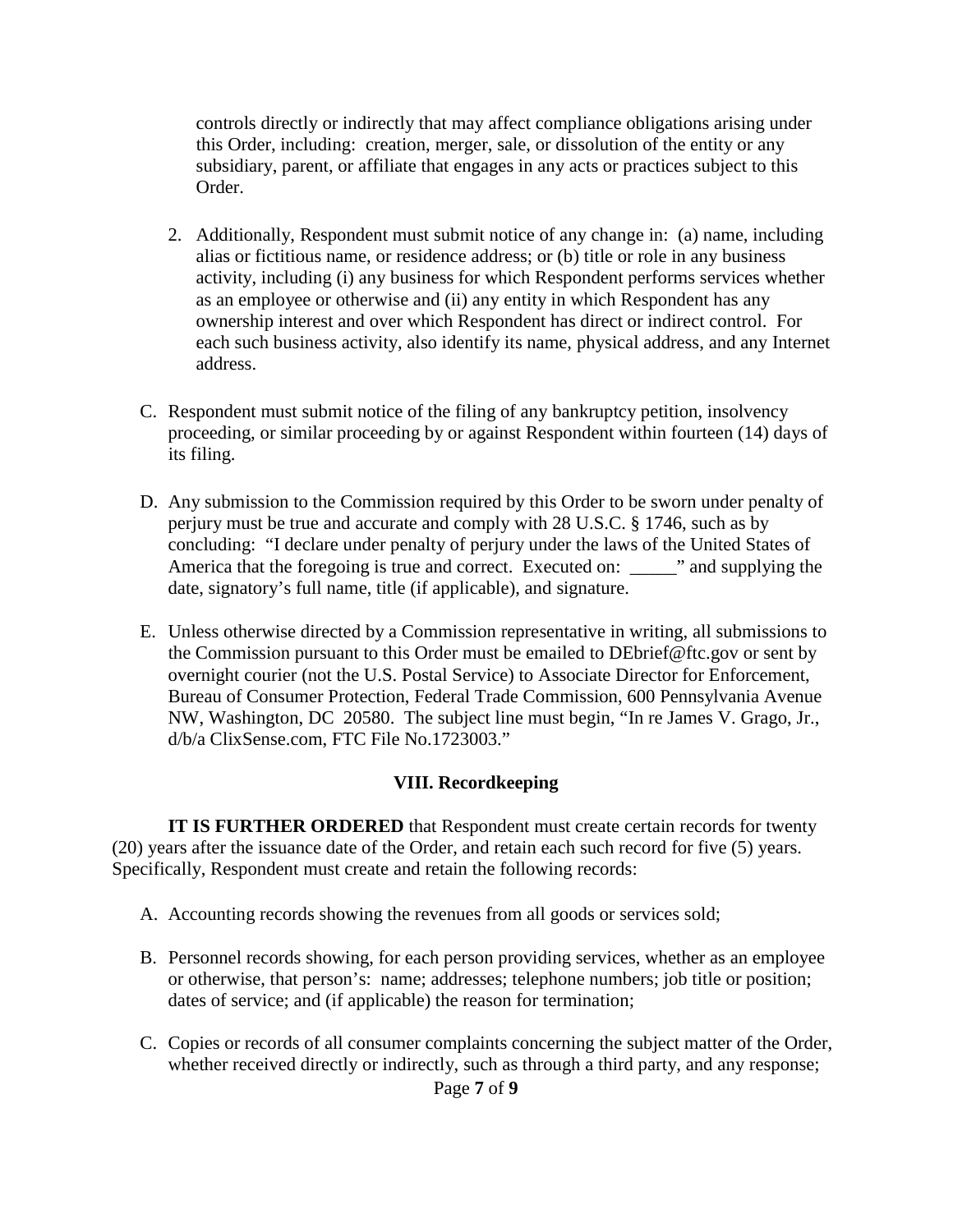- D. A copy of each widely disseminated representation by Respondent that describes the extent to which Respondent maintains or protects the privacy, confidentiality, security, or integrity of any Personal Information, including any representation concerning a change in any website or other service controlled by Respondent that relates to the privacy, confidentiality, security, or integrity of Personal Information, including the extent to which Respondent utilizes (1) encryption techniques; and (2) security techniques; and
- E. All records necessary to demonstrate full compliance with each Provision of this Order, including all submissions to the Commission.

### **IX. Compliance Monitoring**

**IT IS FURTHER ORDERED** that, for the purpose of monitoring Respondent's compliance with this Order:

- A. Within ten (10) days of receipt of a written request from a representative of the Commission, Respondent must: submit additional compliance reports or other requested information, which must be sworn under penalty of perjury, and produce records for inspection and copying.
- B. For matters concerning this Order, representatives of the Commission are authorized to communicate directly with Respondent. Respondent must permit representatives of the Commission to interview anyone affiliated with Respondent who has agreed to such an interview. The interviewee may have counsel present.
- C. The Commission may use all other lawful means, including posing through its representatives as consumers, suppliers, or other individuals or entities, to Respondent or any individual or entity affiliated with Respondent, without the necessity of identification or prior notice. Nothing in this Order limits the Commission's lawful use of compulsory process, pursuant to Sections 9 and 20 of the FTC Act, 15 U.S.C. §§ 49, 57b-1.

# **X. Order Effective Dates**

**IT IS FURTHER ORDERED** that this Order is final and effective upon the date of its publication on the Commission's website (ftc.gov) as a final order. This Order will terminate twenty (20) years from the date of its issuance (which date may be stated at the end of this Order, near the Commission's seal), or twenty (20) years from the most recent date that the United States or the Commission files a complaint (with or without an accompanying settlement) in federal court alleging any violation of this Order, whichever comes later; *provided, however*, that the filing of such a complaint will not affect the duration of:

A. Any Provision in this Order that terminates in less than twenty (20) years;